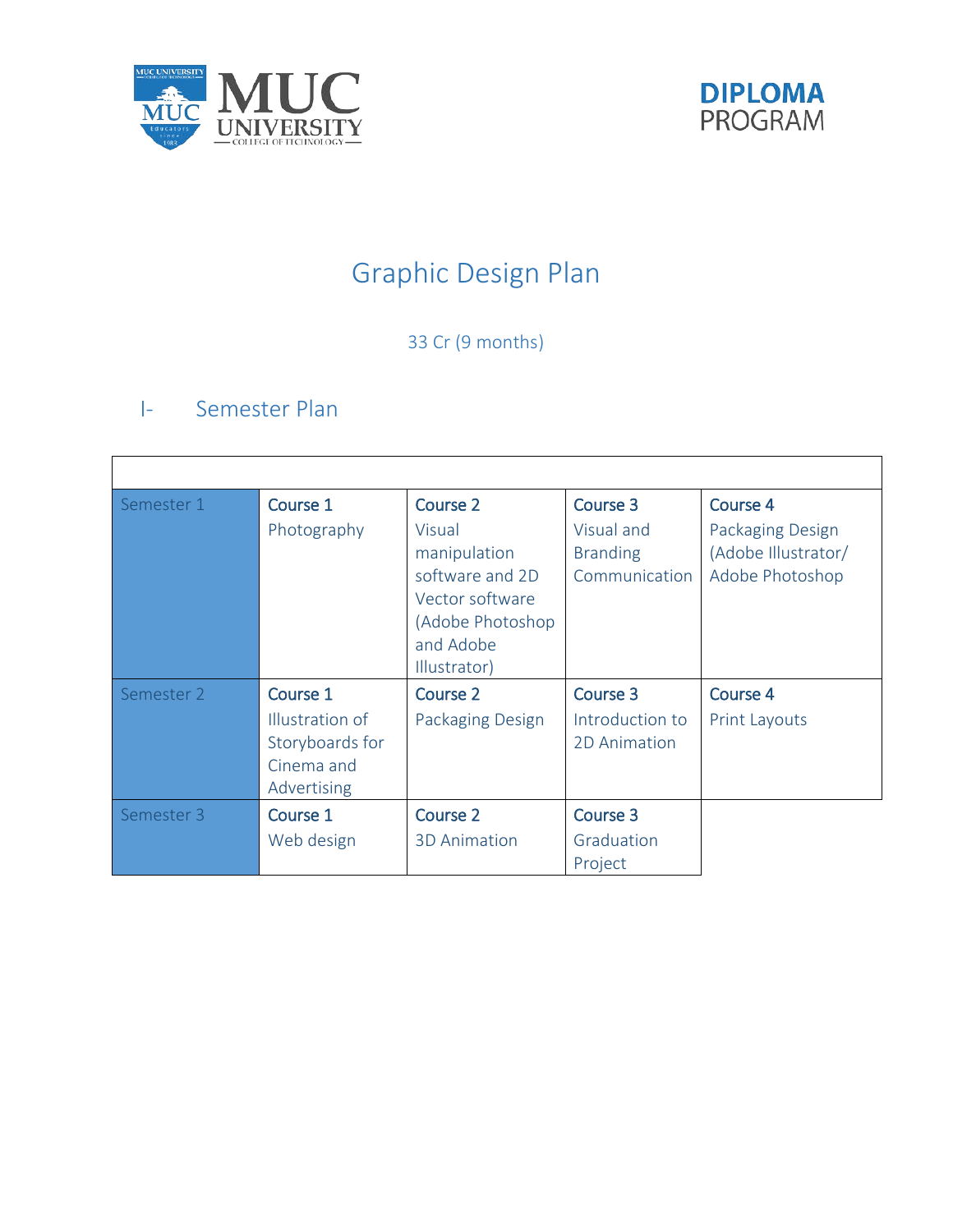



## II- What can I work with this Diploma?

- − Marketing and Advertising Graphic Designer
- − Visual Identity creator
- − Editor
- − Motion Graphic Designer
- − Publication Designer
- − Interface Designer
- − Illustrator
- − Typographer

### III- Where can I work with this Diploma?

- − Social media ads, banners and graphic companies
- − Publishers
- − Magazines
- − Educational Institutions
- − Healthcare Institutions
- − Retail Sector
- − TV & Film industry
- − Gaming Industry
- − Architecture and Design Companies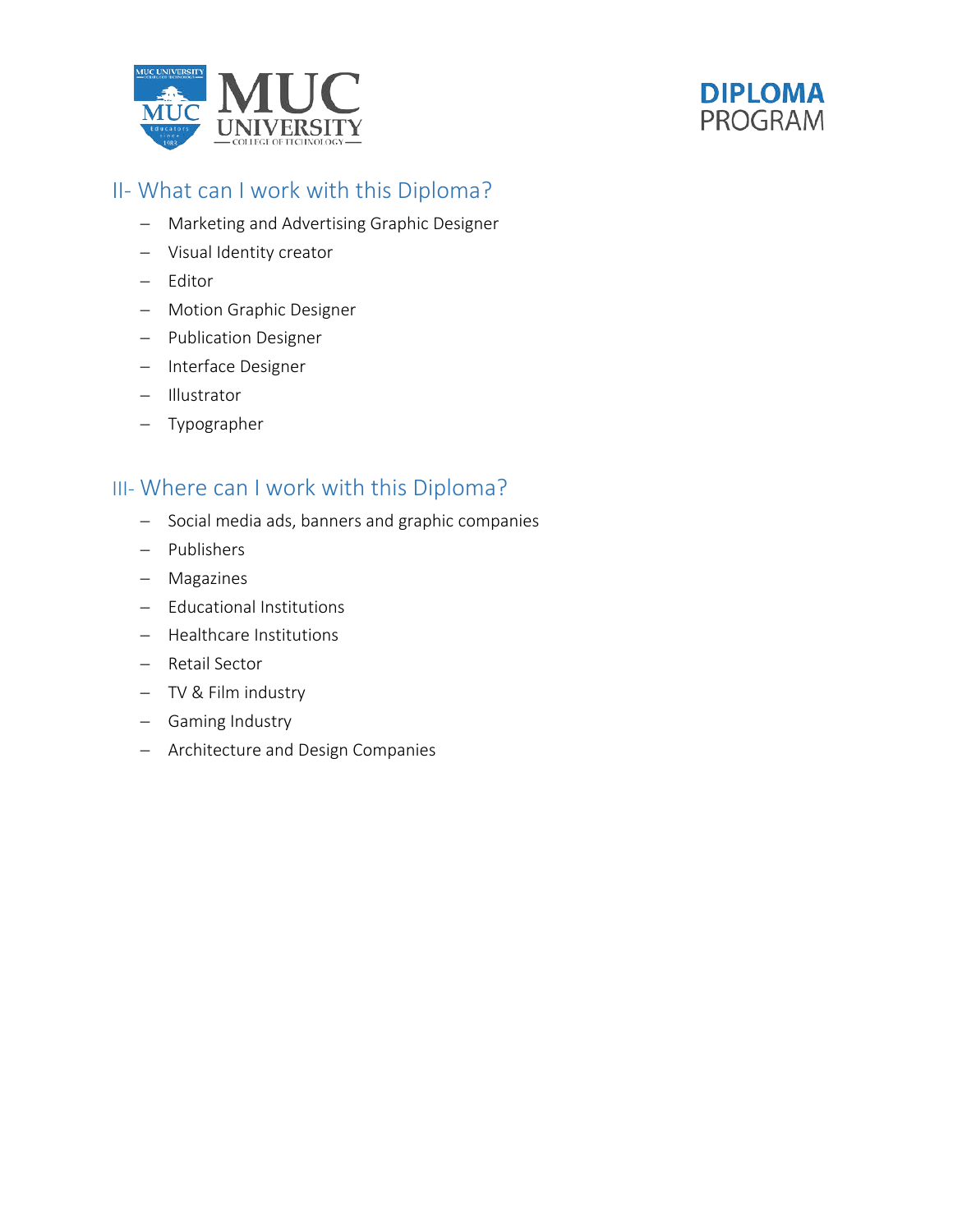



## IV- Course Description

| Semester 1 | Course 1    | Course 2            | Course 3        | Course 4         |
|------------|-------------|---------------------|-----------------|------------------|
|            | Photography | Visual manipulation | Visual and      | Packaging Design |
|            |             | software and 2D     | <b>Branding</b> | (Adobe           |
|            |             | Vector software     | Communication   | Illustrator/     |
|            |             | (Adobe Photoshop    |                 | Adobe            |
|            |             | and Adobe           |                 | Photoshop)       |
|            |             | Illustrator)        |                 |                  |

#### Course 1 Description (Photography): (- 3 hours- 15 weeks)

Students in this course will know all the rules of photography and apply them. This course focuses on technical proficiency and also expands understanding of the ways in which we construct and read images through the knowledge of principles of design, semiotics, and history of photography.

#### Course 2 Description (Visual manipulation software and 2D Vector software (Adobe Photoshop and Adobe Illustrator)): (- 4 hours- 15 weeks)

an introduction to learn how to use the Photoshop program and start doing visual manipulation for pictures and then advertisement such as billboard posters press ads, flyer, etc. and also learn how to use the Illustrator program and start creating artwork, icons, posters, packaging, and more beautiful designs and creative vision with shapes, color, effects, and typography.

#### Course 3 Description (Visual and Branding Communication): (- 6 hours- 15 weeks)

In this course, students will understand the definition of "brand" as it relates to the company's perception and knows the elements that create cohesion during a campaign through the knowledge of principles of design, and history of graphic design and art. They will also know how to run a communications plan and develop an updated branding element. They will also understand the skills and perspective required to develop multiple applications within a framework and how the brand operates in today's business environment.

#### Course 4 Description (Typography and Calligraphy courses (Adobe Illustrator): (- 3 hours- 15 weeks)

This course covers all aspects of Latin letters, Arabic letters design and application, both mechanical (type design, and typefaces) and manual. Students will learn the fundamental skill to design effectively with typography. (Handwriting and software).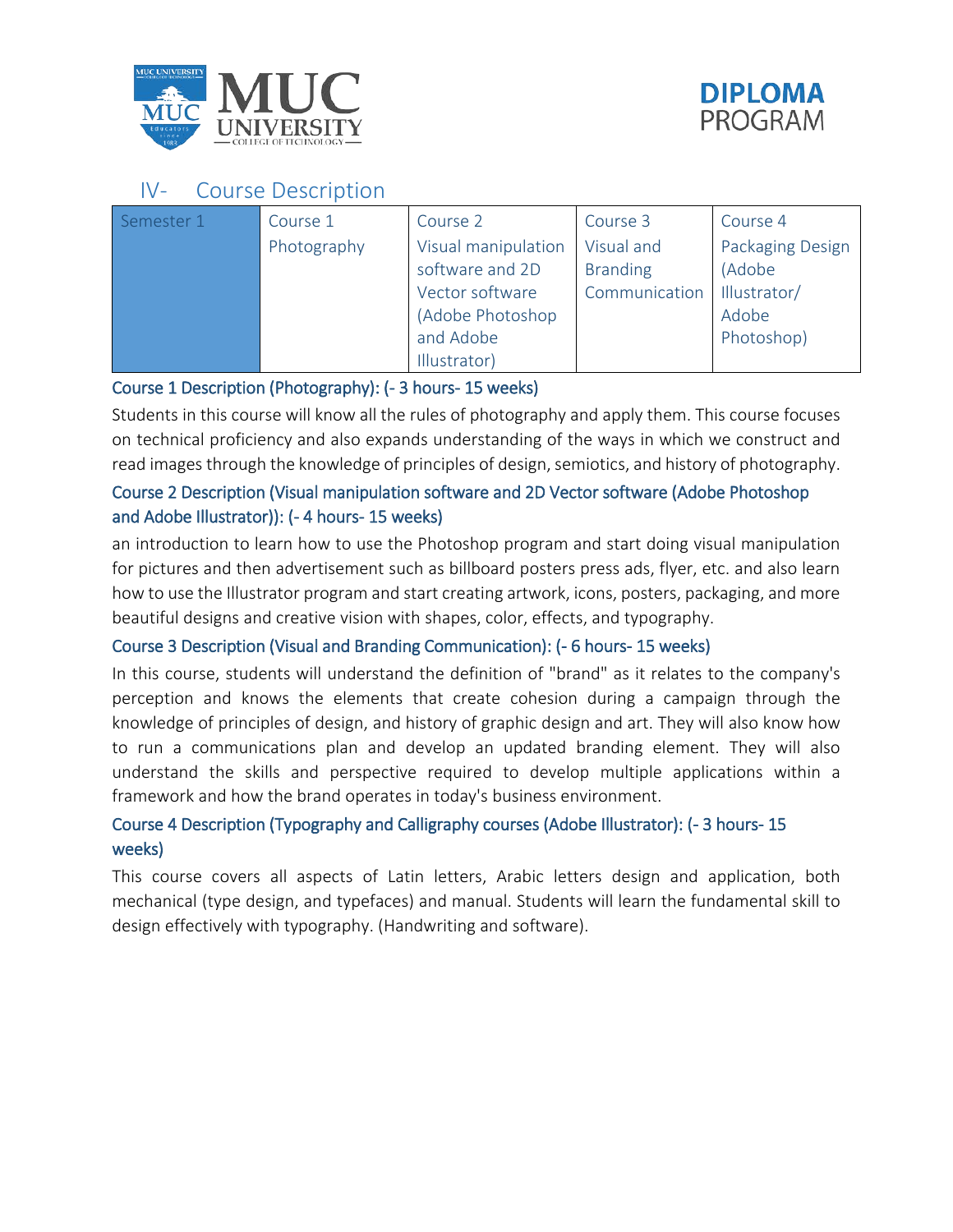



| Semester 2 | Course 1        | Course 2                | Course 3     | Course 4             |
|------------|-----------------|-------------------------|--------------|----------------------|
|            | Illustration of | <b>Packaging Design</b> | Introduction | <b>Print Layouts</b> |
|            | Storyboards for |                         | to 2D        |                      |
|            | Cinema and      |                         | Animation    |                      |
|            | Advertising     |                         |              |                      |

Course 1 Description (Illustration of Storyboards for Cinema and Advertising): (- 3 hours- 15 weeks)

Students will design and present storyboards for topics including commercials, film and television titles, and video presentations. The course will expand the students' cinematic drawing techniques (sketching then software), and help them to develop clear and dynamic stories for the screen. The storyboard is the visual version of the script. It consists of a number of panels that show the visual action of a sequence in a logical narrative.

#### Course 2 Description (Packaging Design (Adobe Illustrator/ Adobe Photoshop)): (- 3 hours- 15 weeks)

In this course, the students will learn package design from the perspectives of design, form, manufacturing processes, sustainability, and utility. They will create prototypes and their manufacturing implications. The course content will consist of the design process, brand identity, marketing, sustainability, and the implementation of commercial and governmental regulations. Students completing the course will describe, demonstrate, compare, analyze, and integrate.

#### Course 3 Description (Introduction to 2D Animation (Adobe Premiere/ After Effects)): (- 4 hours-15 weeks)

In this course, students become familiar with animation principles for object and character motion and use digital art and animation software to explore unique storytelling possibilities and create a portfolio of animation. Upon successful completion of this course, students gain an understanding of how to manipulate images and draw and color frames for the animation to show weight and expression in character and object motion and to add animated visual effects to live footage.

#### Course 4 Description (Print Layouts (Adobe InDesign/ Adobe Illustrator/ Adobe Photoshop)): (- 4 hours- Y weeks)

In this course, the students will learn by using manual methods for layout and design, together with current software applications, students explore the relationship between text and image, as well as the design and impact of typography. Students analyze a variety of published materials and complete a series of introductory graphic design projects.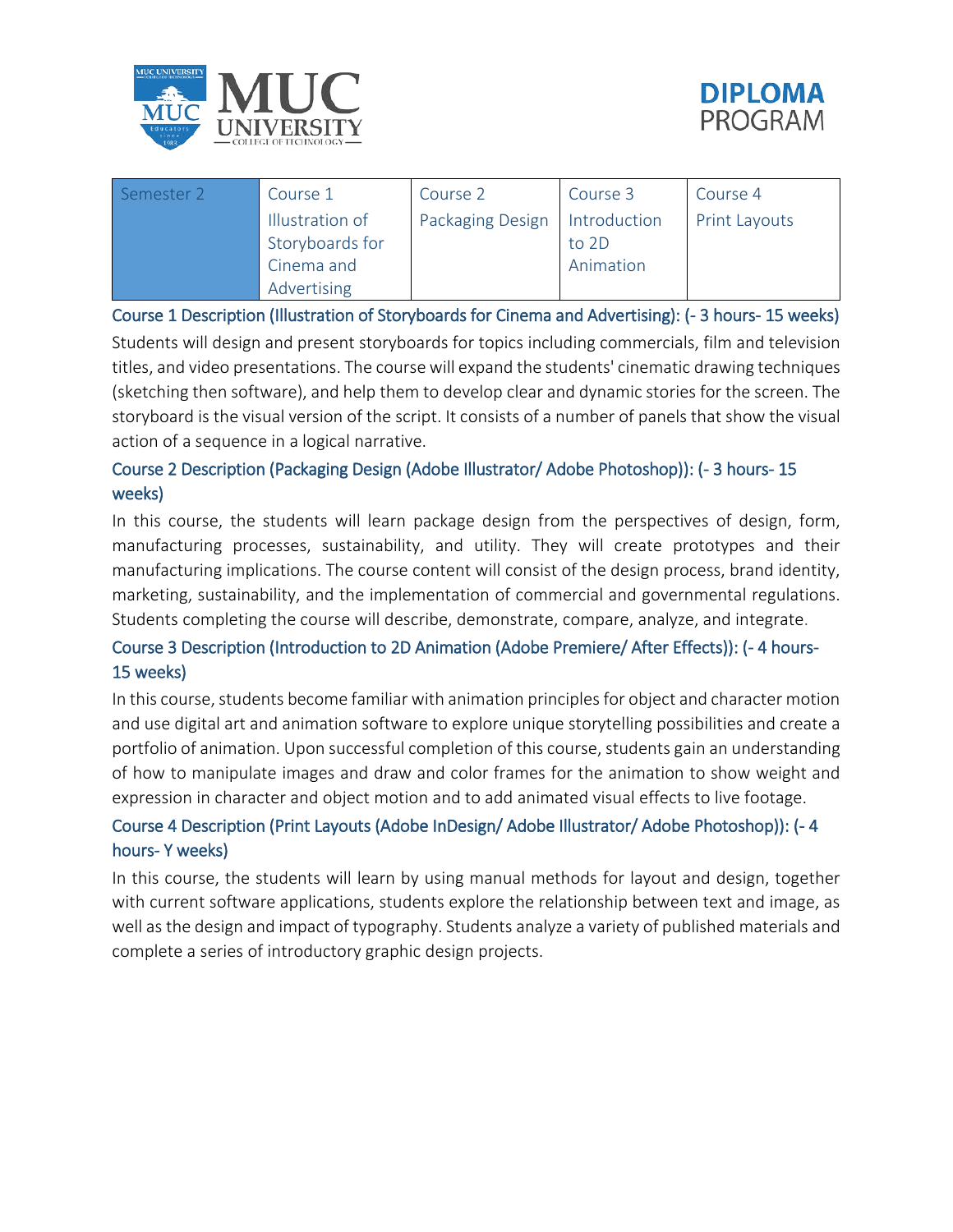



| Semester 3 | Course 1   | Course 2            | Course 3              |
|------------|------------|---------------------|-----------------------|
|            | Web design | <b>3D Animation</b> | <b>Senior Project</b> |
|            |            |                     |                       |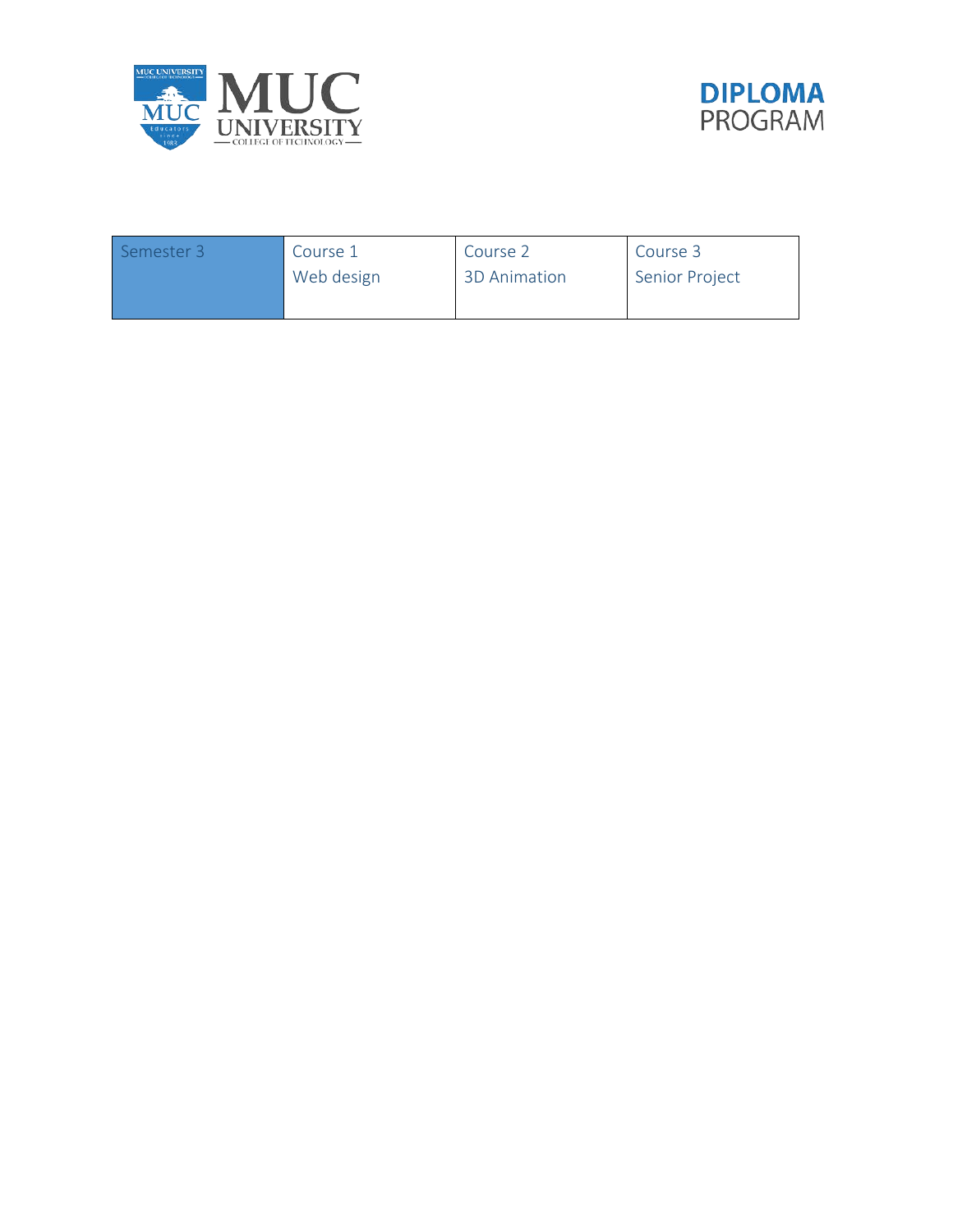



#### Course 1 Description (Web design (Adobe Muse, or/ and Dreamweaver)): (- 3 hours-15 weeks)

This course covers the most fundamental and principles of the design process, using Computer software arts and digital

graphics (Adobe Photoshop, Illustrator, and After Effect).

Training students focusing directly on the user programs in preparation and design Web pages, including processes and

effects by (Dreamweaver/ or Adobe Muse) program, through practical applications and project and reports in the computer lab.

#### Course 2 Description (3D Animation {Cinema 4D and Octane Render} / Storyboard + Audio): (- 4 hours- 15 weeks)

This course covers the basic principles of animation and provides students with a basic understanding of timing. Students learn the fundamentals of weight and its direct relation to timing. They will work with cinema 4D program. This course, allows the students to build animations with topological modifications, like metamorphosis or implicit surfaces, with high-level control. Starting from a 4D objects modeler for animation, it proposes a tool to manipulate 4D objects embedded on imported scenes, running on various OS and environments.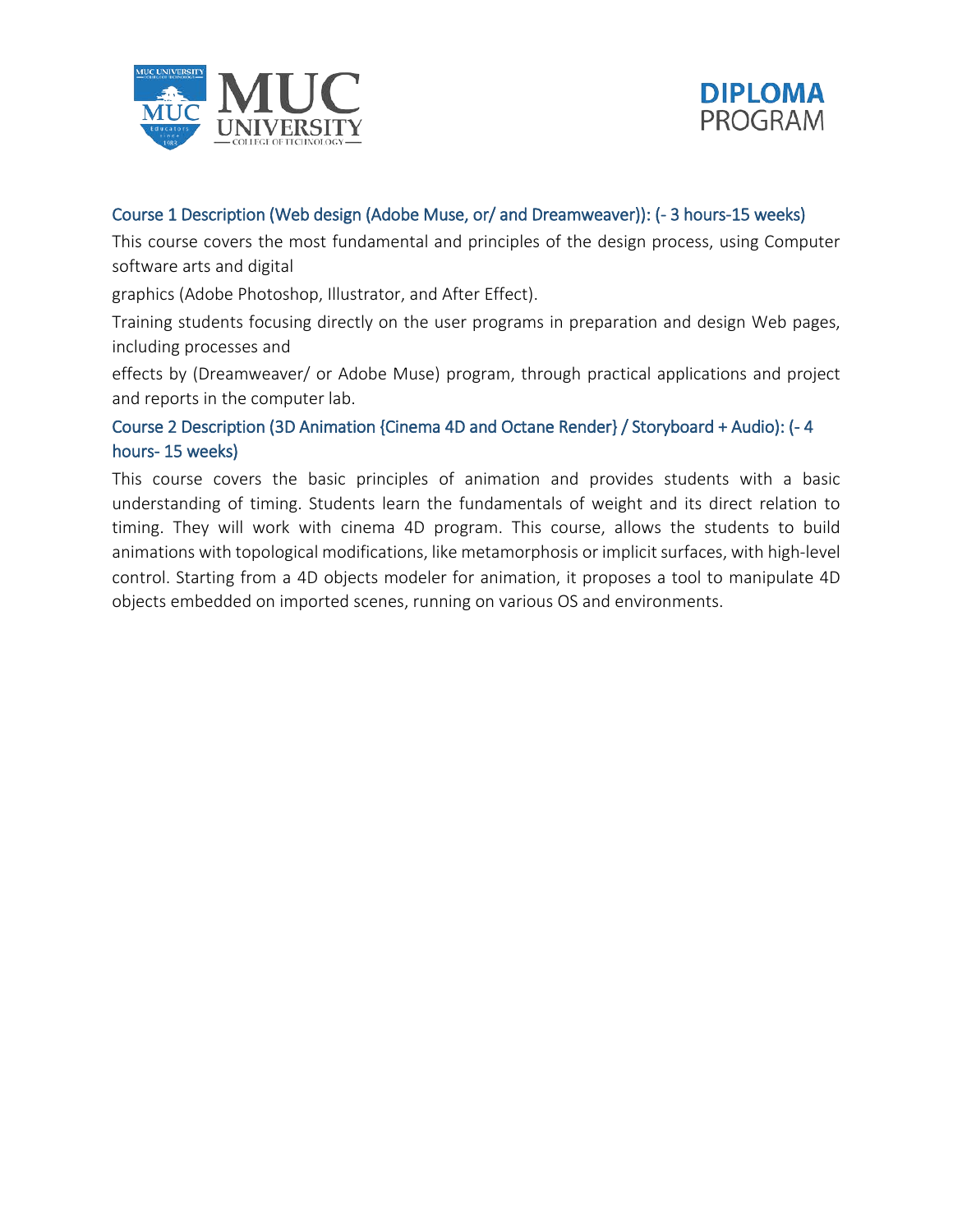



#### Course 3 Description (Senior Project): (- 3 hours- 15 weeks)

The thesis + its project and studies + problem solving It will also contain

- Problem solving + Marketing and advertising strategy + concept + mood board
- Corporate Identity and stationery
- Indoors and outdoors printings (Typography/ booklets/ ads)
- Digital ads (both spots)
- Web design (blog or website)
- Phone app
- Game
- Social media layout design
- Product/ and promoting items
- Extension or event

The thesis will begin with a historical review of the main theories and methodologies of graphic design in aesthetics and art criticism as represented by the various schools of thought throughout history Knowledge. This course concentrates on preparing advertising campaigns for institutions or companies selected before in the research project, including logo and identity; stationary papers and cards posters, outdoor-advertising transportation, roads and billboard; catalogs; flyers, calendar, and packaging, in addition to the website if necessary. Students are expected to demonstrate sophisticated design decisions and appropriate design solutions that demonstrate a high level of professional achievement finished by one student or group, and judged finally by a jury, includes external examiners and professionals.

## V- Contact

Ms. Dima Itani Mashida Ms. Eva El Haj Head of Administration and Registration Admission officer MUC University Lebanon Tel: +961-1-555896 Ext: 105 Tel: +961-1-555896 Ext: 109 Website: www.muc.edu.lb